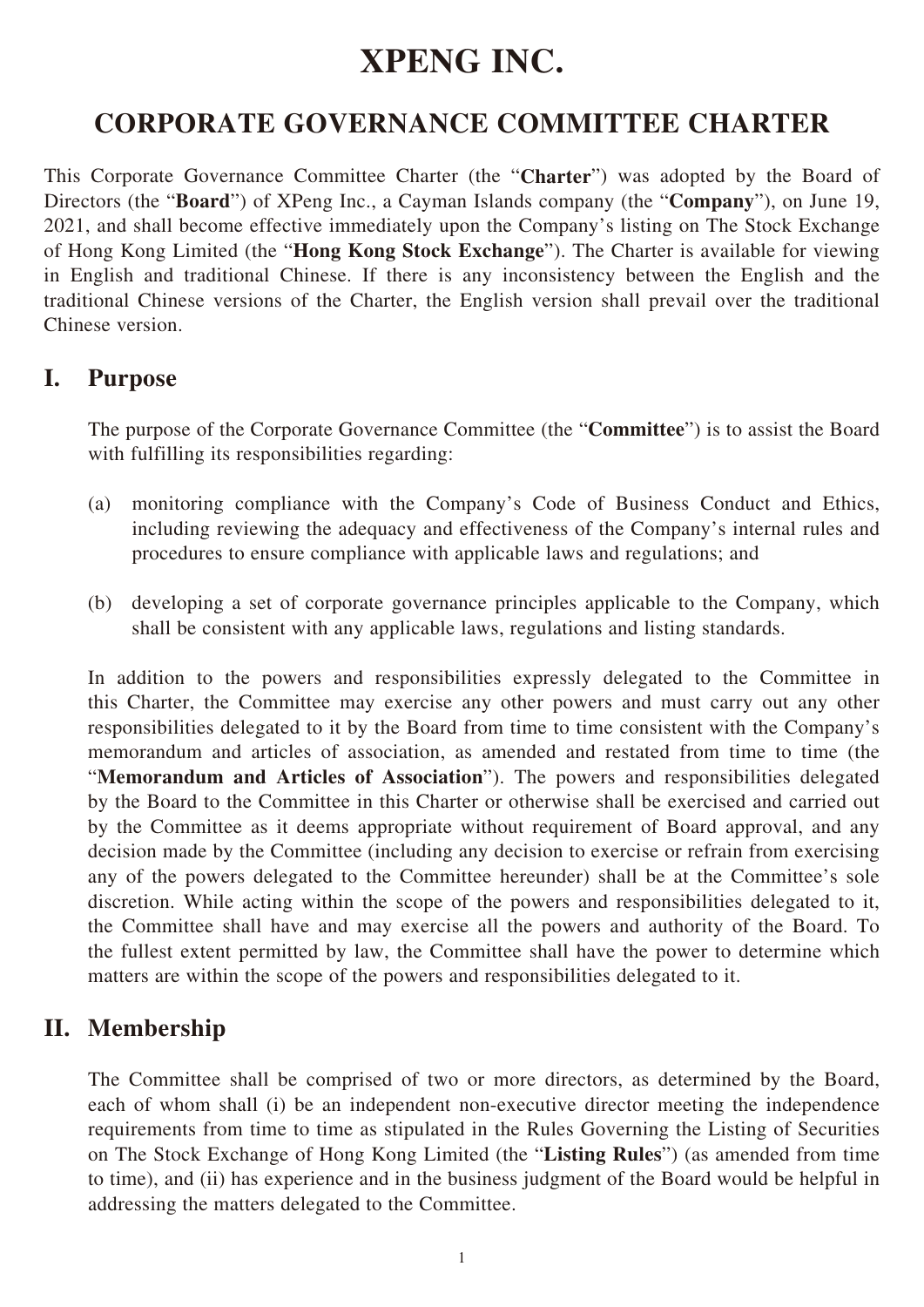The members of the Committee shall be appointed by the Board. In addition, the Board shall appoint one member of the Committee as the chairperson of the Committee (the "**Chairperson**"), who shall be an independent non-executive director of the Company.

Committee members may be removed from the Committee, with or without cause, by the Board. Any action duly taken by the Committee shall be valid and effective, whether or not the members of the Committee at the time of such action are later determined not to have satisfied the requirements for membership provided herein.

# **III. Meetings and Procedures**

The Chairperson (or in his or her absence, a member designated by the Chairperson) shall preside at each meeting of the Committee and set the agendas for Committee meetings. The Committee shall have the authority to establish its own rules and procedures for notice and conduct of its meetings so long as they are not inconsistent with any provisions of the Memorandum and Articles of Association that are applicable to the Committee.

The Committee shall meet on a regularly scheduled basis at least twice per year and more frequently as the Committee deems necessary or desirable. The Chairperson or any member of the Committee may call a meeting of the Committee. Any meeting of the Committee may be conducted in person or via telephone conference.

The agenda and accompanying supporting papers shall be sent to all members of the Committee and to other attendees as appropriate at least three days before the date of the meeting (or such other period as the members may agree).

All non-management directors who are not members of the Committee may attend and observe meetings of the Committee, but shall not participate in any discussion or deliberation unless invited to do so by the Committee, and in any event shall not be entitled to vote. The Committee may, at its discretion, include in its meetings members of the Company's management, or any other person whose presence the Committee believes to be desirable and appropriate. Notwithstanding the foregoing, the Committee may exclude from its meetings any persons, including but not limited to, any non-management director who is not a member of the Committee.

The Committee will cause to be kept adequate minutes of all its proceedings. Full minutes of meeting of the Committee shall be kept by a duly appointed secretary (the "**Secretary**") of the meeting and shall be open for inspection at any reasonable time on reasonable notice by any director.

Minutes of meetings of the Committee and the record of individual attendance at such meetings shall be prepared by the Secretary which shall be sent to all members of the Board within a reasonable time after the conclusion of any meeting of the Committee for their comment and records. For the purposes of recording attendance only, the attendance of an alternate of members of the Committee will not be counted as attendance by the relevant member of the Committee himself or herself. The minutes of meetings shall record details of the matters considered and decisions reached, including any concerns raised by directors or dissenting views expressed.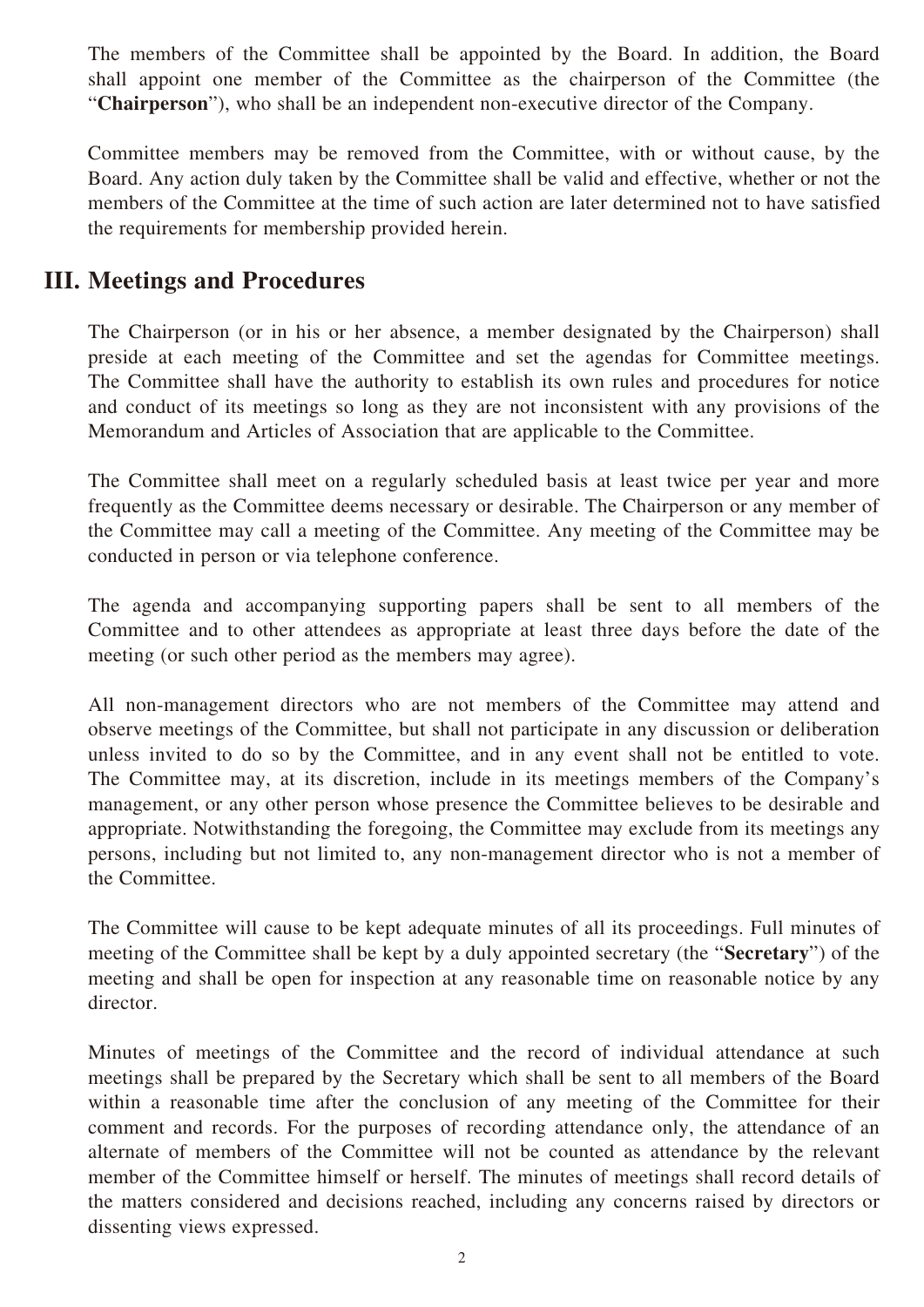# **IV. Reporting Procedures**

The Chairperson shall report to the Board regarding the activities of the Committee at appropriate times and as otherwise requested by the Chairman of the Board.

The Committee shall report back to the Board on their decisions or recommendations, unless there are legal or regulatory restrictions on their ability to do so (such as a restriction on disclosure due to regulatory requirements).

The corporate governance report (the "**CG Report**") prepared with reference to Appendix 14 of the Listing Rules must include a summary of the work of the Committee, with regards to its Charter, for the accounting period covered by both the half-yearly and annual report and disclose any significant subsequent events for the period up to the date of publication of the half-yearly and annual report, to the extent possible.

#### **V. Access**

The Company should provide the Committee with sufficient resources to perform its duties, including but not limited to obtaining independent professional advice and assistance from internal or external legal, accounting or other advisors at the expense of the Company if necessary.

The Committee may retain any independent counsel, experts or advisors that the Committee believes to be desirable and appropriate. The Committee may also use the services of the Company's regular legal counsel or other advisors to the Company. The Company shall provide for appropriate funding, as determined solely in the Committee's discretion, for payment of compensation to any such persons employed by the Committee and for ordinary administrative expenses of the Committee that are necessary or appropriate in carrying out its duties. The Committee shall have sole authority to retain and terminate any search firm to be used to identify director candidates, including sole authority to approve such search firm's fees and other retention terms which will be provided by the Company.

## **VI. Duties and Responsibilities**

The authorities and responsibilities of the Committee shall include such responsibilities and authorities set out in the relevant code provisions of the Corporate Governance Code (the "**CG Code**") as contained in Appendix 14 of the Listing Rules (as amended from time to time) and Rule 8A.30 of the Listing Rules (as amended from time to time), in addition to the authorities and responsibilities set out below.

- 1. (a) The Committee shall make recommendations on the frequency and structure of Board meetings and monitoring the functioning of the committees of the Board;
	- (b) The Committee shall advise the Board periodically with regards to significant developments in the law and practice of corporate governance as well as the Company's compliance with applicable laws and regulations, and make recommendations to the Board on all matters of corporate governance and on any remedial action to be taken;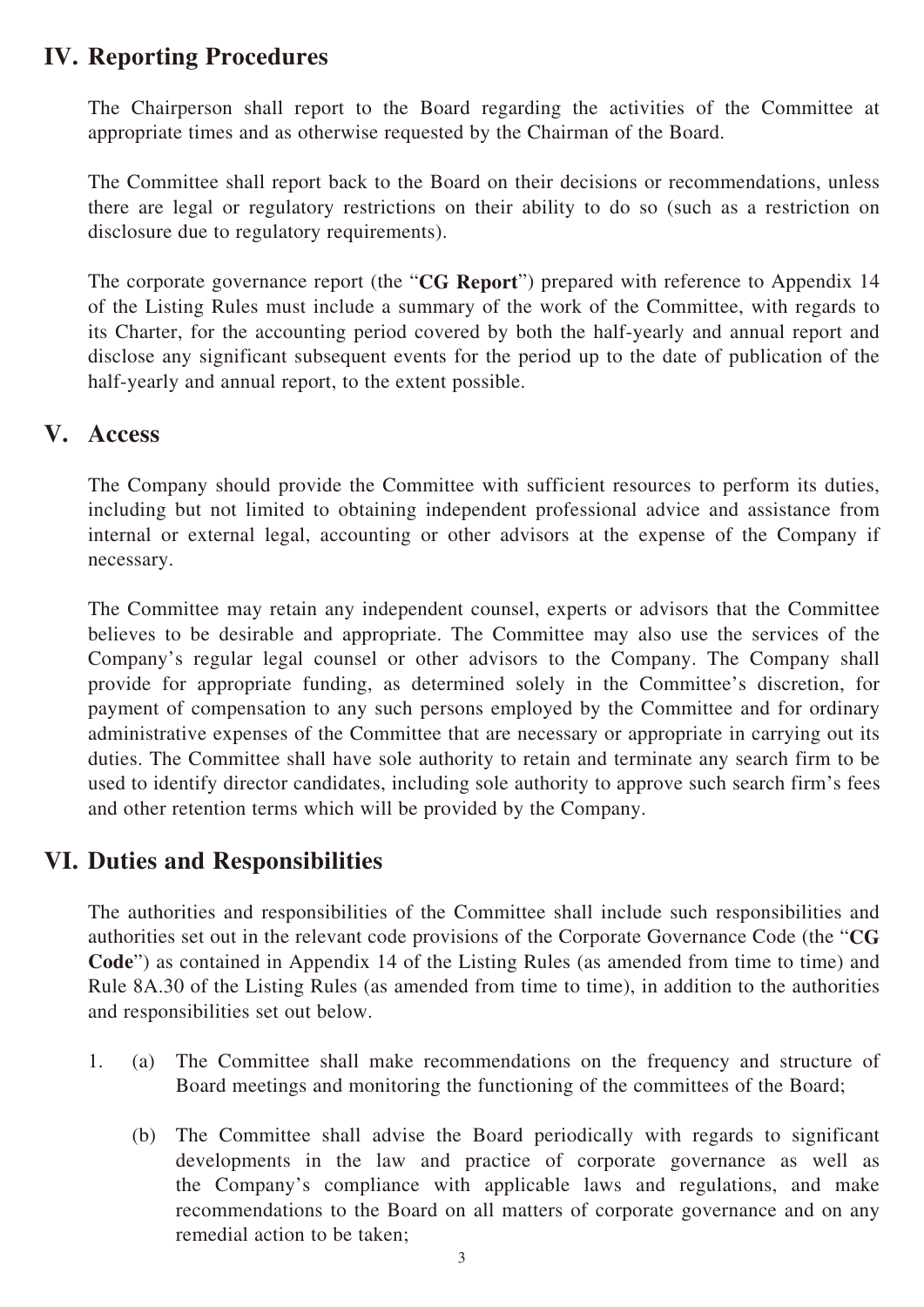- (c) The Committee shall develop, review and assess the adequacy of the Company's policies and practices on corporate governance and make recommendations to the Board;
- (d) The Committee shall review and monitor the training and continuous professional development of directors and senior management;
- (e) The Committee shall review and monitor the Company's policies and practices on compliance with legal and regulatory requirements;
- (f) The Committee shall develop, review and monitor the code of conduct and compliance manual (if any) applicable to directors and employees;
- (g) The Committee shall review the Company's compliance with the CG Code and disclosure in the CG Report;
- (h) The Committee shall review and monitor whether the Company is operated and managed for the benefit of all its shareholders;
- (i) The Committee shall confirm, on an annual basis, that the beneficiaries of weighted voting right have been members of the Board throughout the year and that no matters under Rule 8A.17 of the Listing Rules have occurred during the relevant financial year;
- (j) The Committee shall confirm, on an annual basis, whether or not the beneficiaries of weighted voting rights have complied with Rules 8A.14, 8A.15, 8A.18 and 8A.24 of the Listing Rules throughout the year;
- (k) The Committee shall review and monitor the management of conflicts of interests and make a recommendation to the Board on any matter where there is a potential conflict of interest between the Company, a subsidiary of the Company and/ or shareholders of the Company (considered as a group) on one hand and any beneficiary of weighted voting rights on the other;
- (l) The Committee shall review and monitor all risks related to the Company's weighted voting right structure, including connected transactions between the Company and/or a subsidiary of the Company on one hand and any beneficiary of weighted voting rights on the other and make a recommendation to the Board on any such transaction;
- (m) The Committee shall make a recommendation to the Board as to the appointment or removal of the compliance adviser;
- (n) The Committee shall seek to ensure effective and on-going communication between the Company and its shareholders, particularly with regards to the requirements of Rule 8A.35 of the Listing Rules;